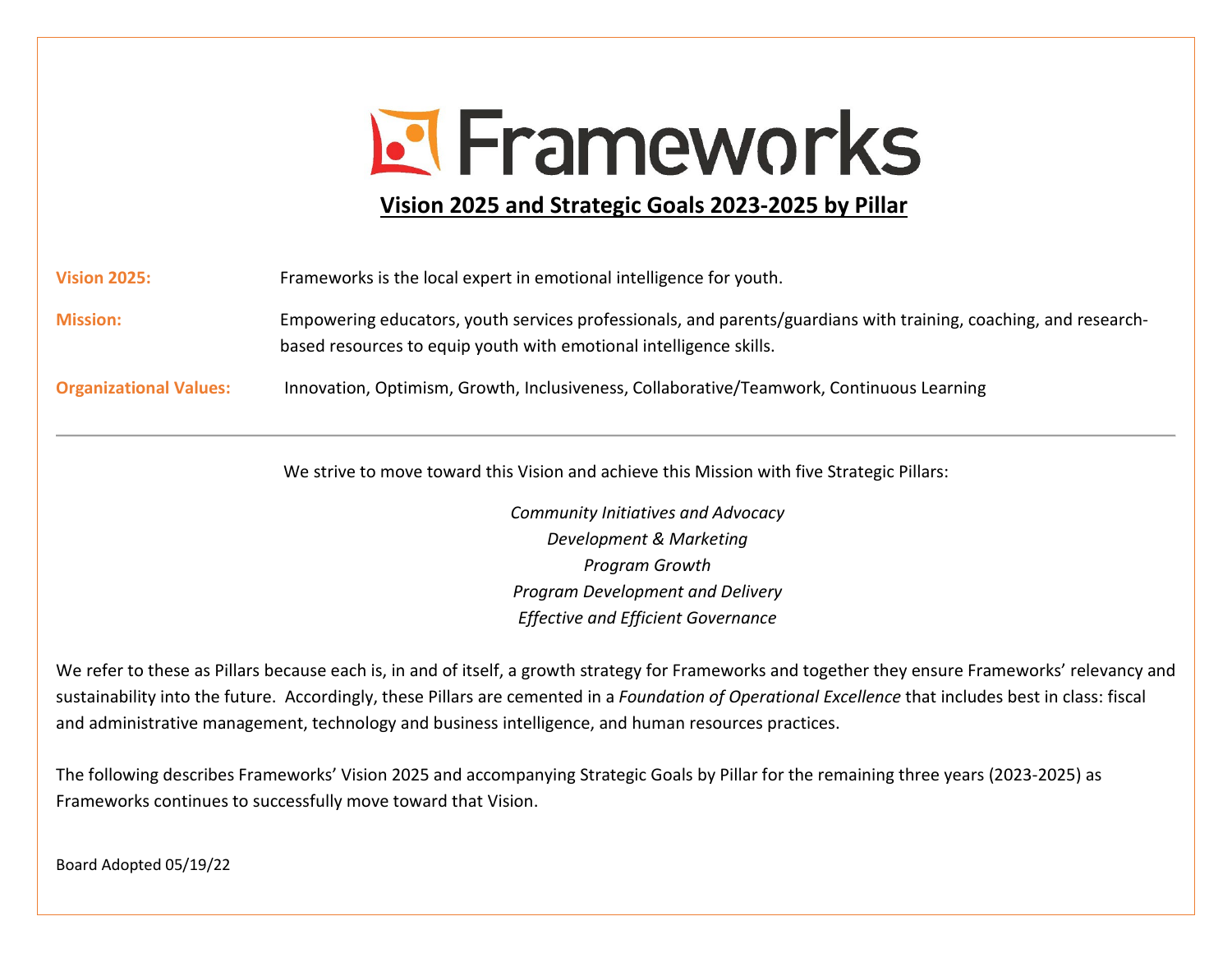## **Pillar 1: Community Initiatives and Advocacy**

We envision Frameworks as an organization that is a champion of community-level change through collaboration. As such, Frameworks in partnership with local non-profit organizations and youth services providers within Hillsborough County focuses on increasing access to civic engagement opportunities and leveraging the total community resources being devoted to emotional intelligence (EQ). This collaborative approach results in greater numbers of youth services professionals, families, caregivers, and mentors being trained, EQ competencies being sustained, and more youth gaining emotional competencies through community partnerships in Hillsborough County.

We envision Frameworks as an organization whose continuous improvement plan is based upon rigorous, accurate, and reliable program evaluation based on data analysis to demonstrate the measurable impact of its community programming on youth development. Through community initiatives, Frameworks leads an effective local and as appropriate, statewide promotion and advocacy effort among its Board, donors, staff, community partners, stakeholders, and local and state policy makers.

#### **Strategic Goals 2023-2025**

- 1. Ensure all of Frameworks' facilitated community partnership content is research-informed and reflects best practices; ensure delivery of facilitated training is taught as designed by providing consistent outcomes and standards, and ongoing training for direct program staff.
- 2. Ensure rigorous program evaluation is in place that demonstrates best practices and the measurable impact Frameworks' community programs have on key youth development metrics.
- 3. Ensure Board awareness of program performance data especially in cases where contractual agreements are in place.
- 4. Continually develop, assess, and improve the service delivery and sustainability of existing programs thus ensuring ever increasing program quality and performance outcomes.
- 5. Ensure the deliverables model is intentional and customized for each community program partner as based upon readiness, available data and reflection, and program staff knowledge of partner nuances.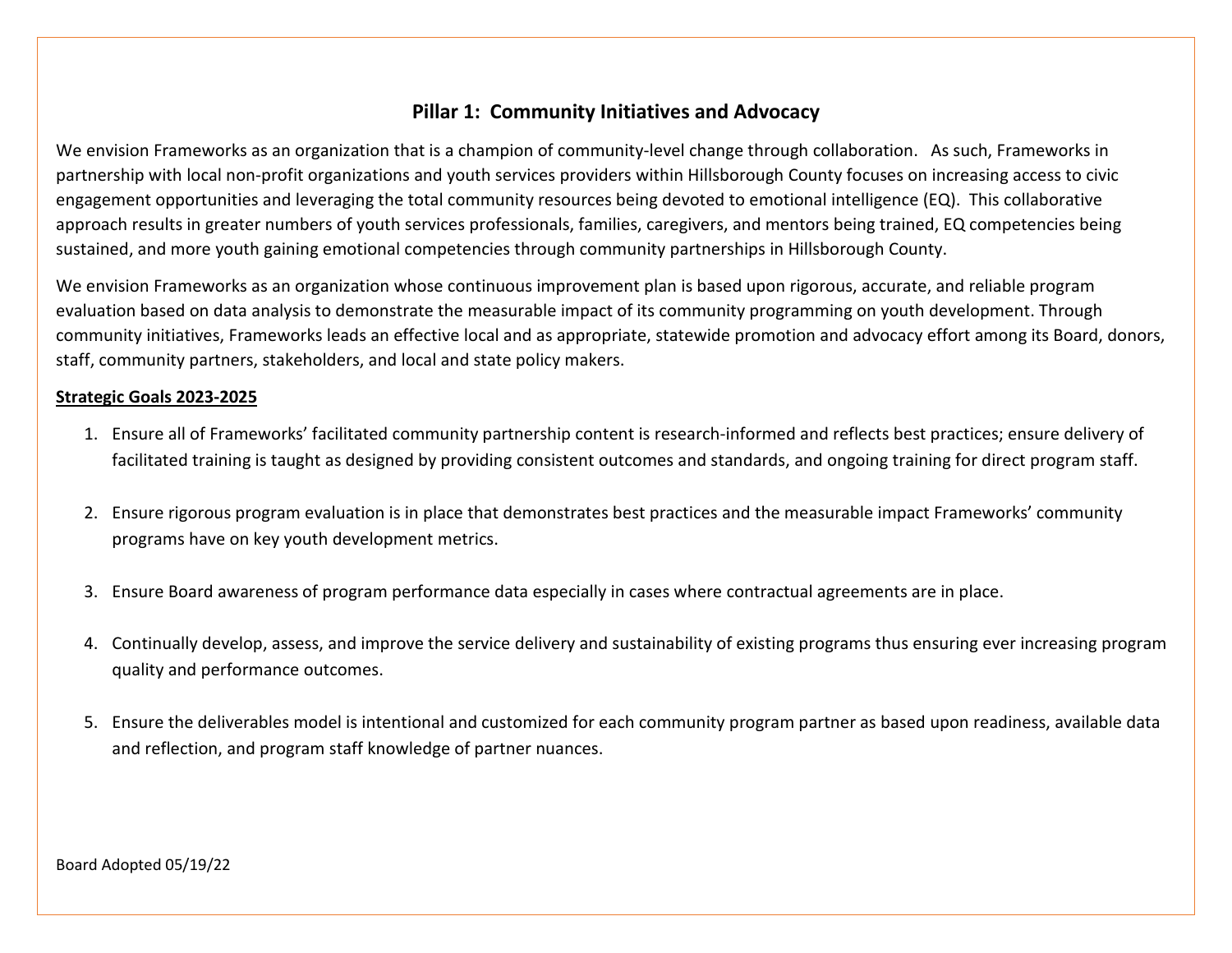- 6. Develop the emotional intelligence and leadership skills of high schoolers grade 9-12 by designing research-based curriculum and providing unique civic engagement opportunities by partnering with local non-profit organizations.
- 7. Attend local community events, conferences, and summits to educate, and raise public awareness among multiple audiences (including educators, parents/caregivers, mentors, youth service professionals, potential donors, and civic and business leaders) on the importance of emotional intelligence competency programming in youth development.
- 8. Connect with community leaders on advocating for policies, practices, and funding at the local, state, and as appropriate, a national level that advances youth development and emotional intelligence programming.

(1) Average score on professional development and collaborative learning community reflections at least 4.7 on 5.0 scale

(2) Measure growth in impact through emotional intelligence competency related metrics

(3) Recruit and initiate new Community Initiatives and Advocacy committee in alignment with Frameworks' committee structure. Utilize committee to inform on community program performance as documented by dashboard/scorecard.

(4) # of renewed community partnerships from previous year at least 95%.

(5)100 % of community deliverables successfully completed in program year

(6) Increase in annual emotional intelligence competency growth of youth in leadership and civic engagement program as measured by DESSA

(7) # of engagement opportunities attended and at least 50% follow up partnerships/programming as a result of attendance.

(8) Increase in advocacy as measure by "to be determined" monitoring methods. Monitoring methods may include:

- keeping records of meetings, correspondence or conversations with target audiences and the responses elicited;
- tracking when your key messages or briefing notes are used by elected officials, other key influencers or the media;
- carrying out surveys and interviews to determine the impact your actions have had and the recognition they have received;
- monitoring the media and keeping track of coverage of your topic in the media.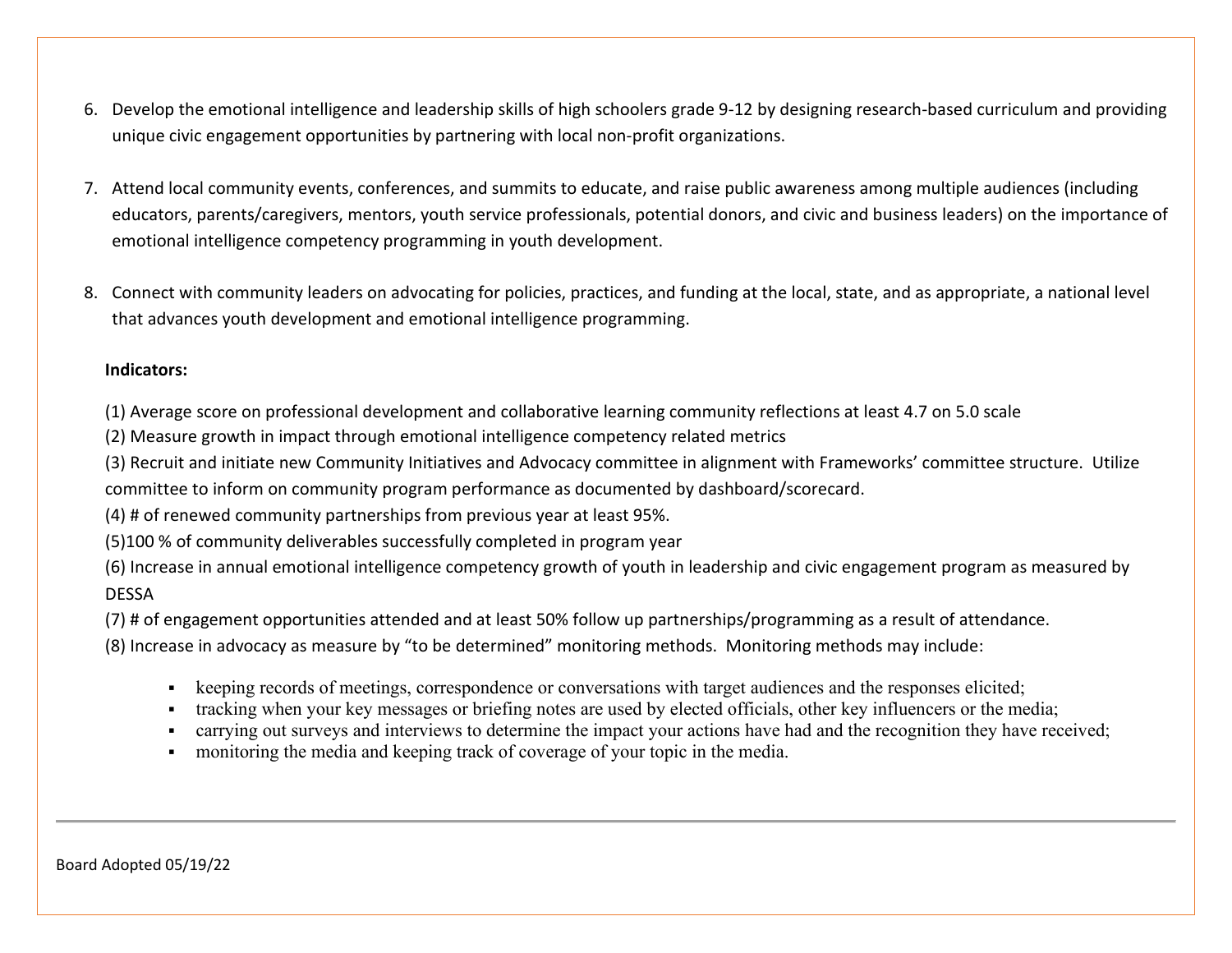# **Pillar 2: Development and Marketing**

We envision Frameworks as an organization that enjoys a continually expanding broad base of individual givers driven largely by the growth of a more diverse population of Tampa.

We envision Frameworks as an organization with a targeted group of corporate partners whose social responsibility agendas align with Framework's vision and mission.

We envision Frameworks as an organization whose case for giving is well articulated, well understood by the market, and supports diverse and new solicitation strategies.

We envision Frameworks as an organization that maintains steadfast stewardship of our donors and engages our supporters throughout the year.

We envision Frameworks as an organization whose innovation makes it competitive in winning both private and public grants.

We envision Frameworks as an organization with a robust marketing and outreach strategy that builds public relations and ensures brand awareness throughout our community.

#### **Strategic Goals 2023-2025**

1. Implement best in class relationship management systems (CRM) and processes by staff and Board members, supported by innovative technology systems and social media approaches. Such relationship management will result in diversification of revenue streams and increased undesignated funds for Frameworks.

2. Continually assess and innovate Frameworks' donor gateway methods intended to introduce prospective donors to Frameworks, e.g., special events, annual campaign, giving, presentations, etc.

3. Secure diverse and steady funding stream strategies to produce and increase undesignated funding.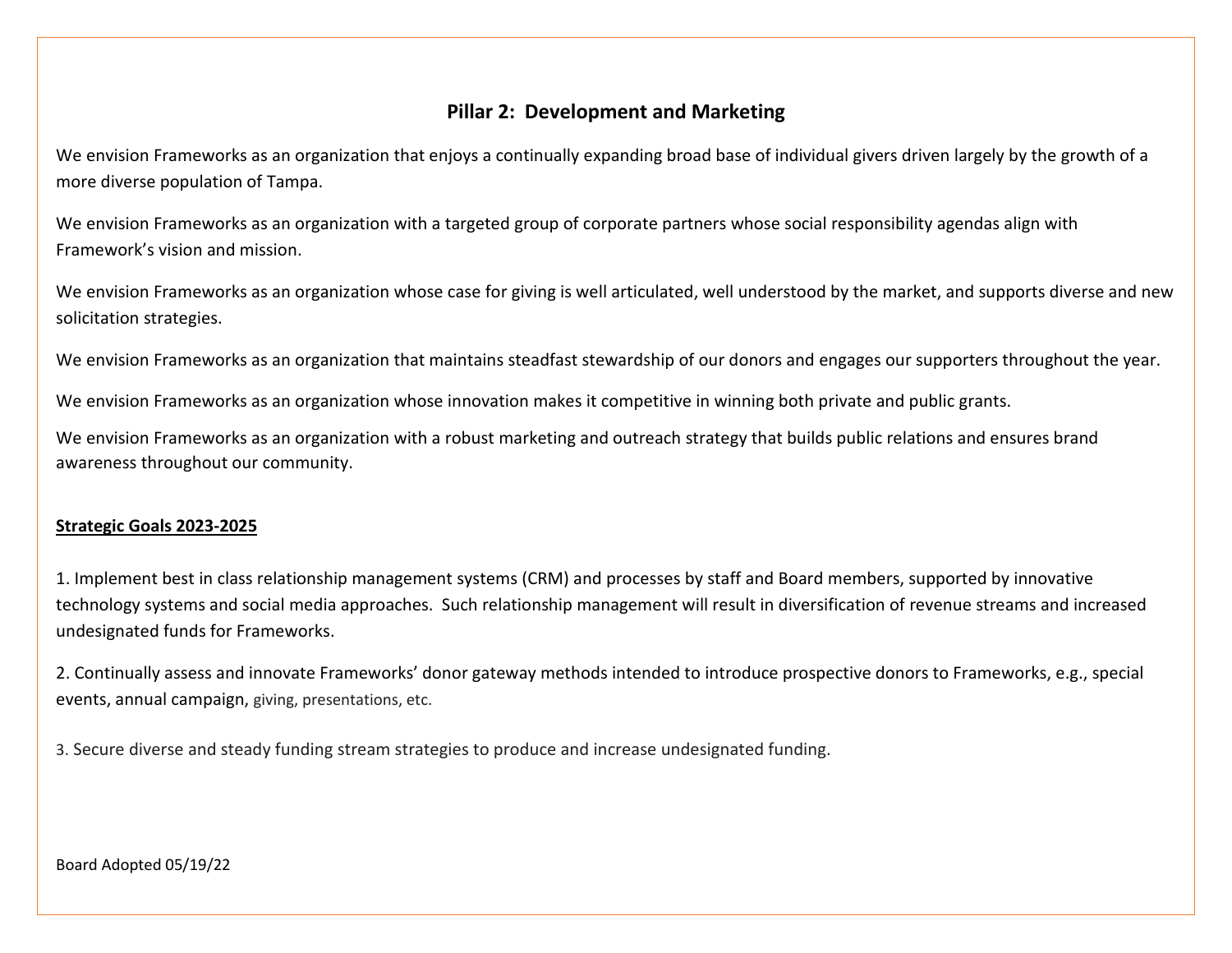4. Ensure strong brand engagement among Frameworks' current donors; engagement is defined as the emotional and intellectual commitment sufficient to drive measurable action, i.e., increase giving, recommend others give, volunteer or advocate.

5. Engage a diverse Board of Directors to assess and refine the structure of the Donor Relations pillar to ensure increased awareness in the philanthropic community, to engage current donors, and to cultivate a diverse and constantly evolving donor base.

6. Implement and continually assess robust marketing strategies that will ensure brand awareness of programming, population, need, successful social enterprise and impact.

#### **Indicators:**

- (1) Annually increase undesignated funds by at least 10%.
- (1) (2) Annually add to diversification of revenue
- (2) (3) Annually increase net revenues from events by at least 10%.
- (2) Enhance innovative donor gateway events
- (3) Implement comprehensive moves management process throughout funding year resulting in greater contributions by donor
- (3) Increase recurring donation contributions and implement social enterprise, the Frameworks' Institute
- (1) (2) (3) (4) Annually increase new donors
- (1) (2) (3) (4) Annually increase total development revenue
- (5) Annually increase attendance at events, corporate partnerships, social enterprise, and community programming by at least 10%.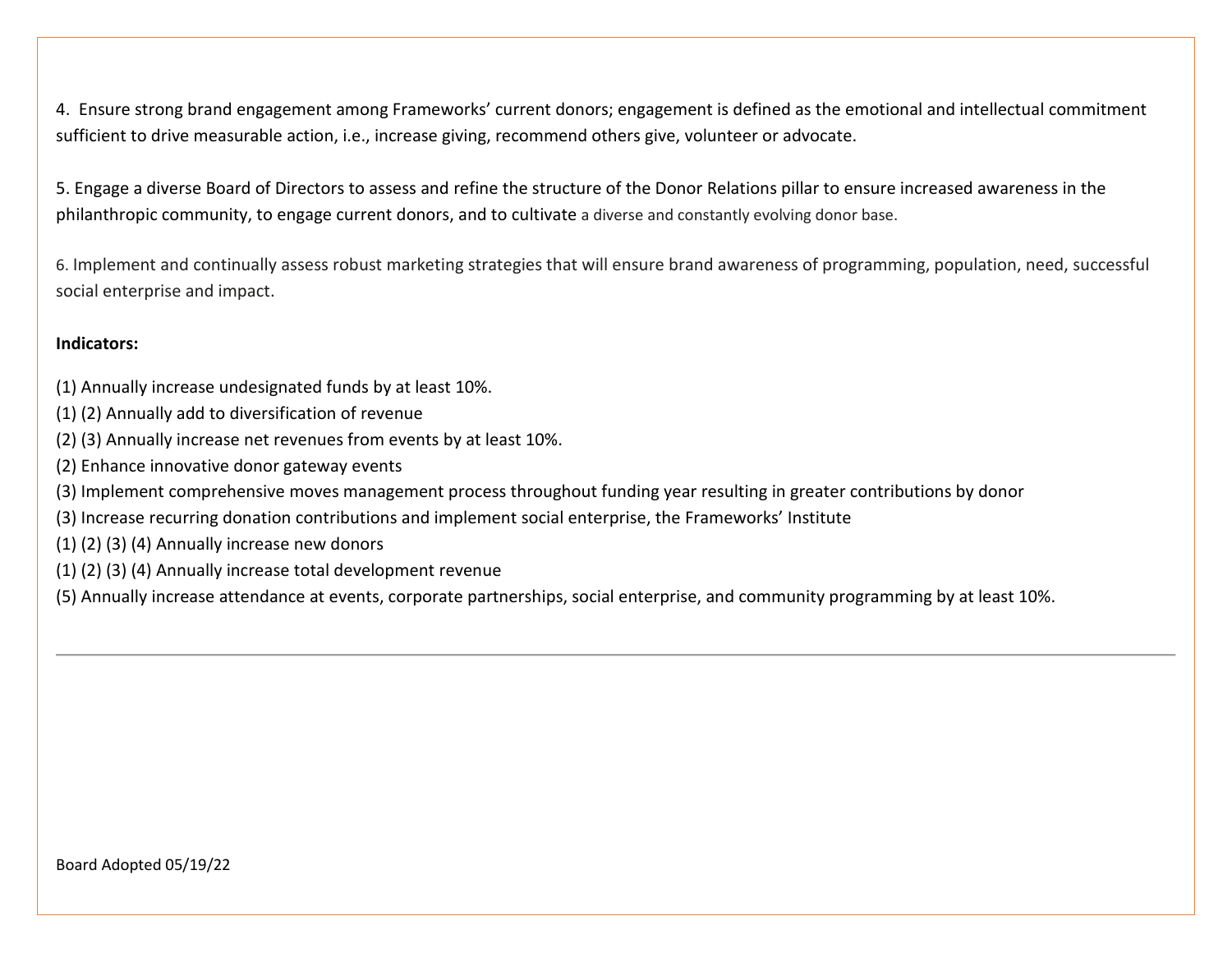# **Pillar 3: Program Growth**

We envision Frameworks as an organization whose core competency in partnering continually allows Frameworks to identify and leverage growth opportunities.

We envision Frameworks as an organization that provides the Hillsborough County community with multiple access points to emotional intelligence for youth.

We envision Frameworks as an organization with systems, processes, and criteria in place to quickly assess and respond to market opportunities for expansion throughout Florida

#### **Strategic Goals 2023-2025**

- 1. Partner with the Hillsborough County School District to expand the number of Hillsborough County School District schools in which Frameworks ensures programming is in place; continually assess and innovate Frameworks' programming to ensure appropriateness to each school's needs.
- 2. Partner with charter and private schools in Hillsborough County that are assessed as meeting Frameworks' criteria for expansion. Continually assess and innovate Frameworks' products to ensure appropriateness to each charter and private schools' needs.
- 3. Partner with key Hillsborough County funders and service providers to affect change in designated neighborhoods and community-based school sites thus allowing Frameworks to reach targeted populations and engage families. Continually assess and innovate Frameworks' products to ensure appropriateness to each neighborhood and community-based schools' needs.
- 4. Partner with the early learning community within Hillsborough County to obtain funding and provide PreK staff training in age-appropriate EQ programming. Continually assess and innovate Frameworks' products to insure appropriateness to the early learning community's needs.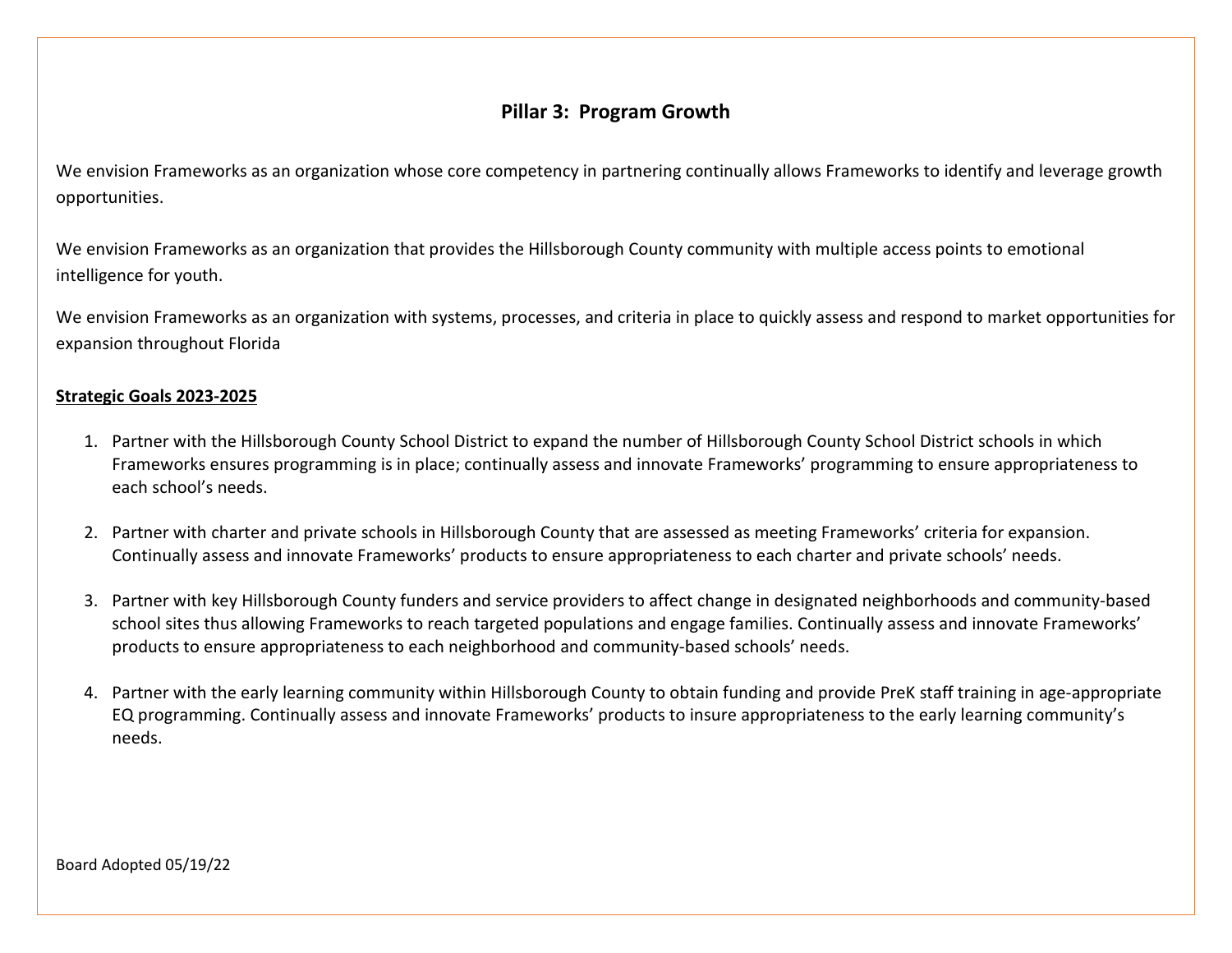- 5. Partner with the Out of School Time (OST) community within Hillsborough County to fund and provide staff within those OST programs with age-appropriate EQ programming. Continually assess and innovate Frameworks' programming to ensure appropriateness to the OST community's needs.
- 6. Partner with youth-serving organizations and youth service systems in Hillsborough County (i.e., foster care system and adoptive agencies) that are assessed as meeting Frameworks' criteria for expansion. Continually assess and innovate Frameworks' programming to ensure appropriateness to each organization and system's needs.
- 7. Partner with out-of-county or out-of-state schools (public, private, charter), early learning communities, OST programs, youth-serving organizations, and youth-serving systems assessed as meeting Frameworks' criteria for out-of-county/state expansion (i.e., strategically aligned; not funded by Frameworks; staff capacity in place to execute programming, etc.). Continually assess and innovate Frameworks' programming to ensure appropriateness to each entities needs, as applicable.

(1) Annually increase the number of partnerships and program fees of Hillsborough County Public School (HCPS) partners by minimum of 10%.

(2) Annually increase the number of partnerships and program fees of private and charter partners by minimum of 10%.

(3) Annually increase the number of partnerships and program fees of designated neighborhoods and community-based school partners by minimum of 10%.

(4) Annually increase the number of partnerships and program fees of early learning partners by minimum of 10%.

(5) Annually increase the number of partnerships and program fees of OST partners by minimum of 10%.

(6) Annually increase the number of partnerships and program fees of youth service system organizations and youth service system partners by minimum of 10%.

(7) Annually increase the number of partnerships and program fees of out of county/state partners by minimum of 10%.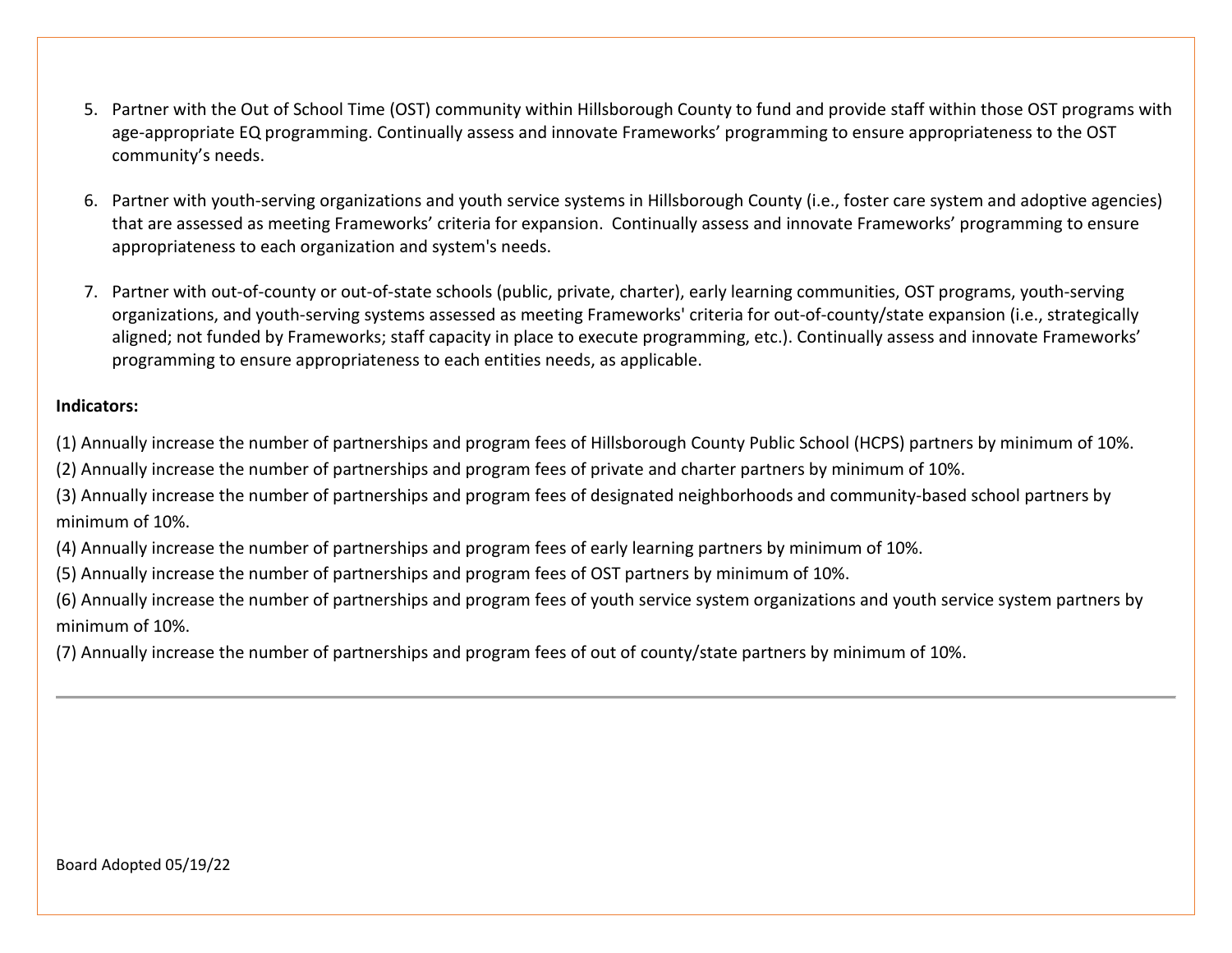# **Pillar 4: Program Development and Delivery**

We envision Frameworks as an organization where emotional intelligence competency research-based program and content design is accessible by all youth through empowerment of educators and families.

We envision Frameworks as an organization whose systematic approach to ensure the fidelity of the program and delivery is performed as designed.

We envision Frameworks as an organization whose continuous improvement plan is based upon rigorous, accurate, and reliable program evaluation based on data analysis to demonstrate the measurable impact of its EQ programming on academic performance and other youth development.

#### **Strategic Goals 2023-2025**

- 1. Ensure all of Frameworks' facilitated content is research-informed and reflects best practices; ensure delivery of facilitated training is taught as designed by providing consistent outcomes and standards, and ongoing training for direct program staff.
- 2. Ensure rigorous program evaluation is in place that demonstrates best practices and the measurable impact Frameworks' programs have on correlational academic performance and other key youth development metrics.
- 3. Ensure Board awareness of program performance data especially in cases where contractual agreements are in place.
- 4. Continually develop, assess, and improve the service delivery and sustainability of existing programs thus ensuring ever increasing program quality and performance outcomes.
- 5. Ensure the deliverables model is intentional and customized for each program partner as based upon readiness, available data and reflection, and program staff knowledge of partner nuances.
- 6. Ensure annual growth in emotional intelligence competencies for both educators and students.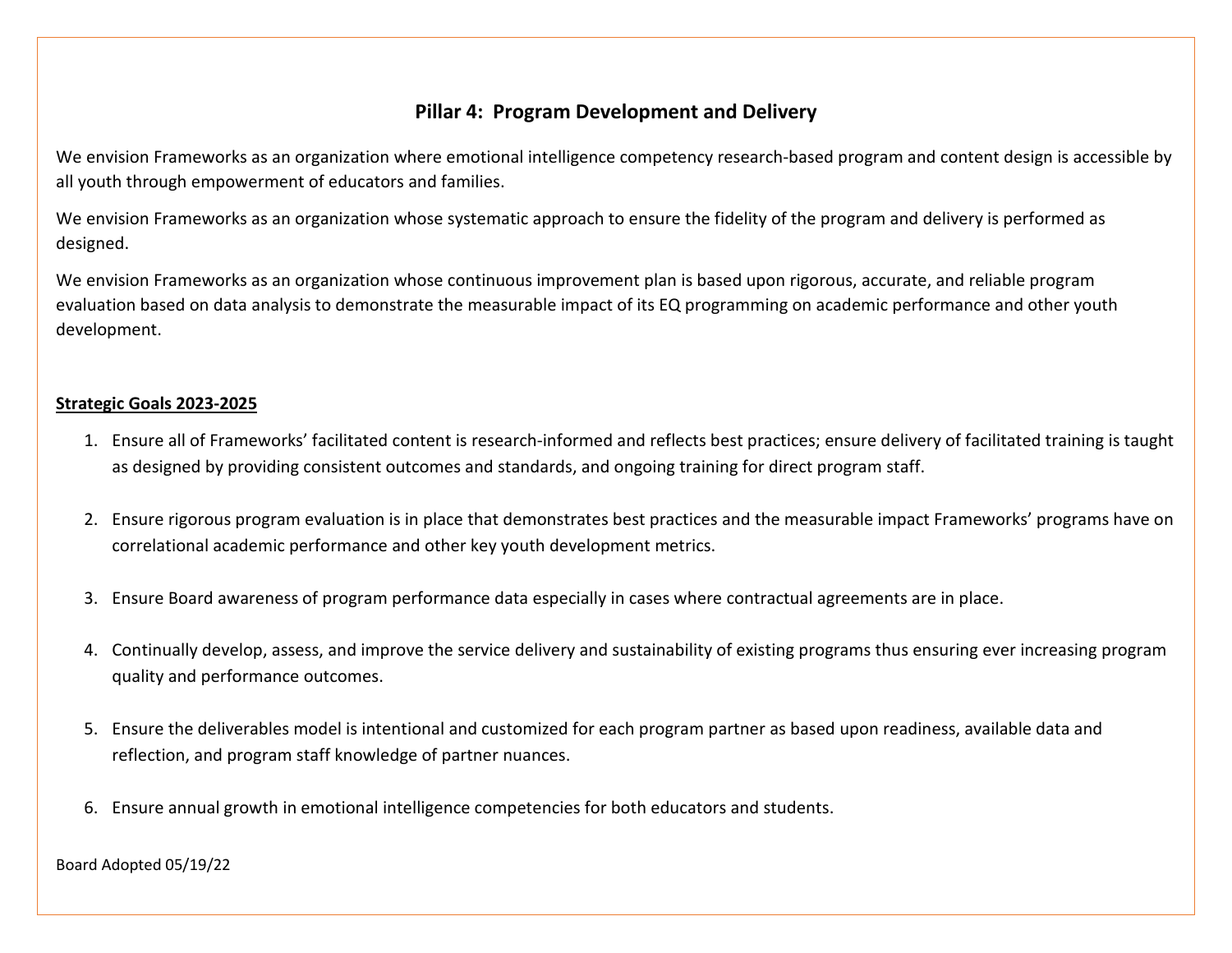(1) Average score on professional development and collaborative learning community reflections 4.75 or greater on 5.0 scale.

(2) Measured growth in impact through EQ related metrics

(3) Utilize Program Development & Delivery (PDD) committee to inform on program performance as documented by dashboard/scorecard.

(4) # of renewed program partnerships from previous year at least 95%

(5) 100% of deliverables successfully completed in program year

(6) % of annual growth as measured by predetermined metrics for both educators and students. (i.e., teacher pre/post competency survey, DESSA mini, post year school correlational data)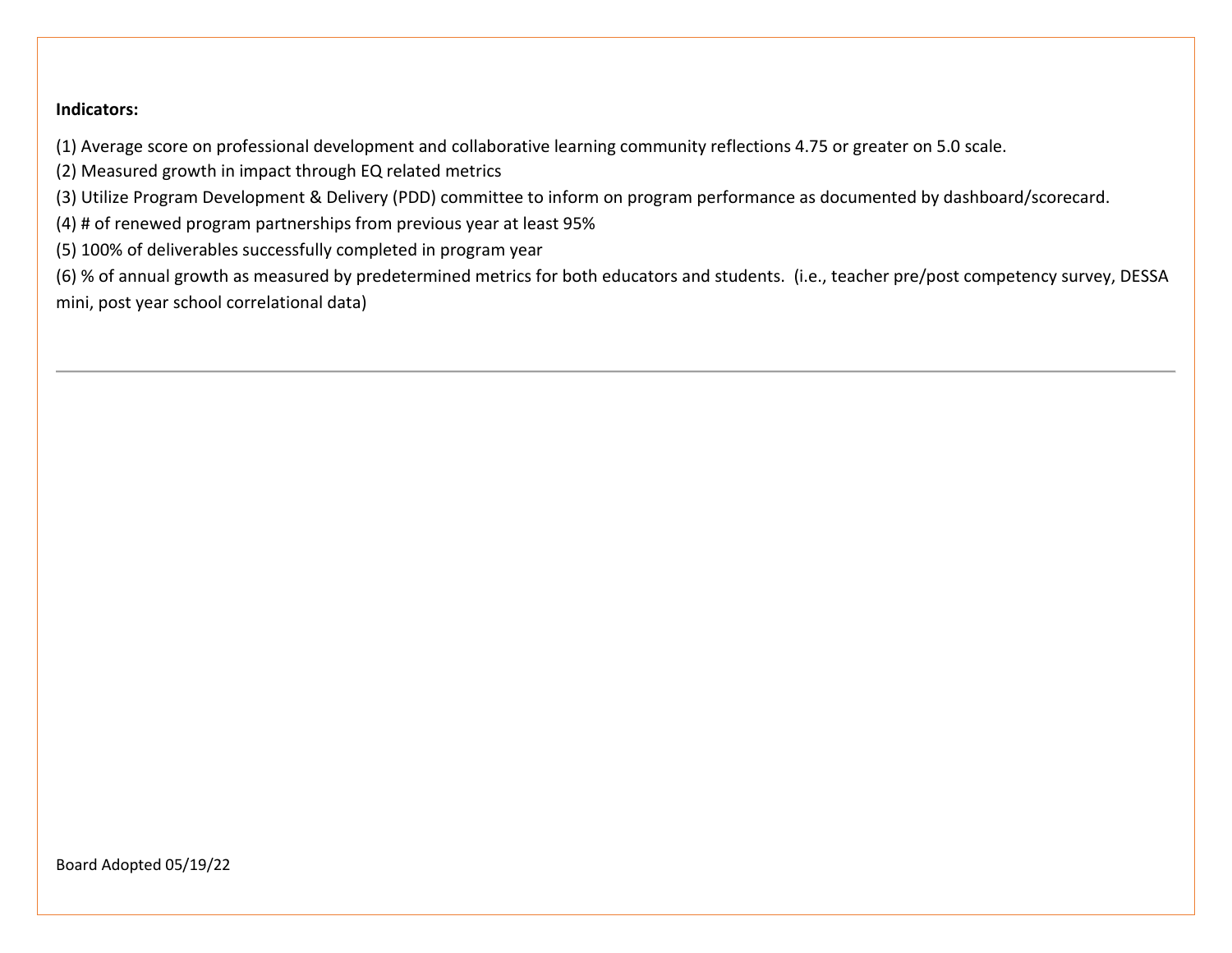## **Pillar 5: Effective and Efficient Governance**

We envision Frameworks as an organization whose Board represents the diverse ethnicity, thinking, skills and abilities, i.e., multiple perspectives, necessary to deal with the complexities and subtleties of the strategic issues Frameworks faces. The organization holds the Board and the individual Board member accountable for clearly defined performance expectations and is successful at engaging and retaining its Board members.

We envision Frameworks as an organization whose governance reflects best practices in Board/staff roles and responsibilities, Board communications, Board goal setting, Board size, Board committee structure, Board committee make up, transparency of Board decision-making, and Board leadership succession planning.

We envision Frameworks as an organization whose Board continues to mature with fully developed fiduciary, strategic and generative governance skills.

#### **Strategic Goals 2023-2025**

- 1. Continue to recruit and engage a diverse Board of civic and business leaders able to affect Frameworks' Vision 2025 and Strategic Goals.
- 2. Gain clarity and agreement among all Board members regarding strategies for moving toward Frameworks' Vision 2025 and achieving its 2019-2025 Goals. Assess and refine Frameworks' Board structure and meeting agendas to concentrate on strategic priorities and strategies by Pillar. Will utilize the consent agenda process to ensure time is built into Board meeting agendas for Board education and discussion that informs those strategic discussions.
- 3. Utilize the Board information system portal to ensure communication and access to information in a timely manner.
- 4. Utilize baseline Board maturity assessment to guide Board maturity to generative level.
- 5. Fully engage every Board member. Ensure Frameworks' staff and Board leadership understand each Board member's skills and interests. Assess and refine Frameworks' Board committee structure to maximize the use of ad-hoc Strategic Initiative or Innovation Teams. Match Board members' interests to those new Board structures thus further engaging them and maximizing the value each Board member lends to Frameworks.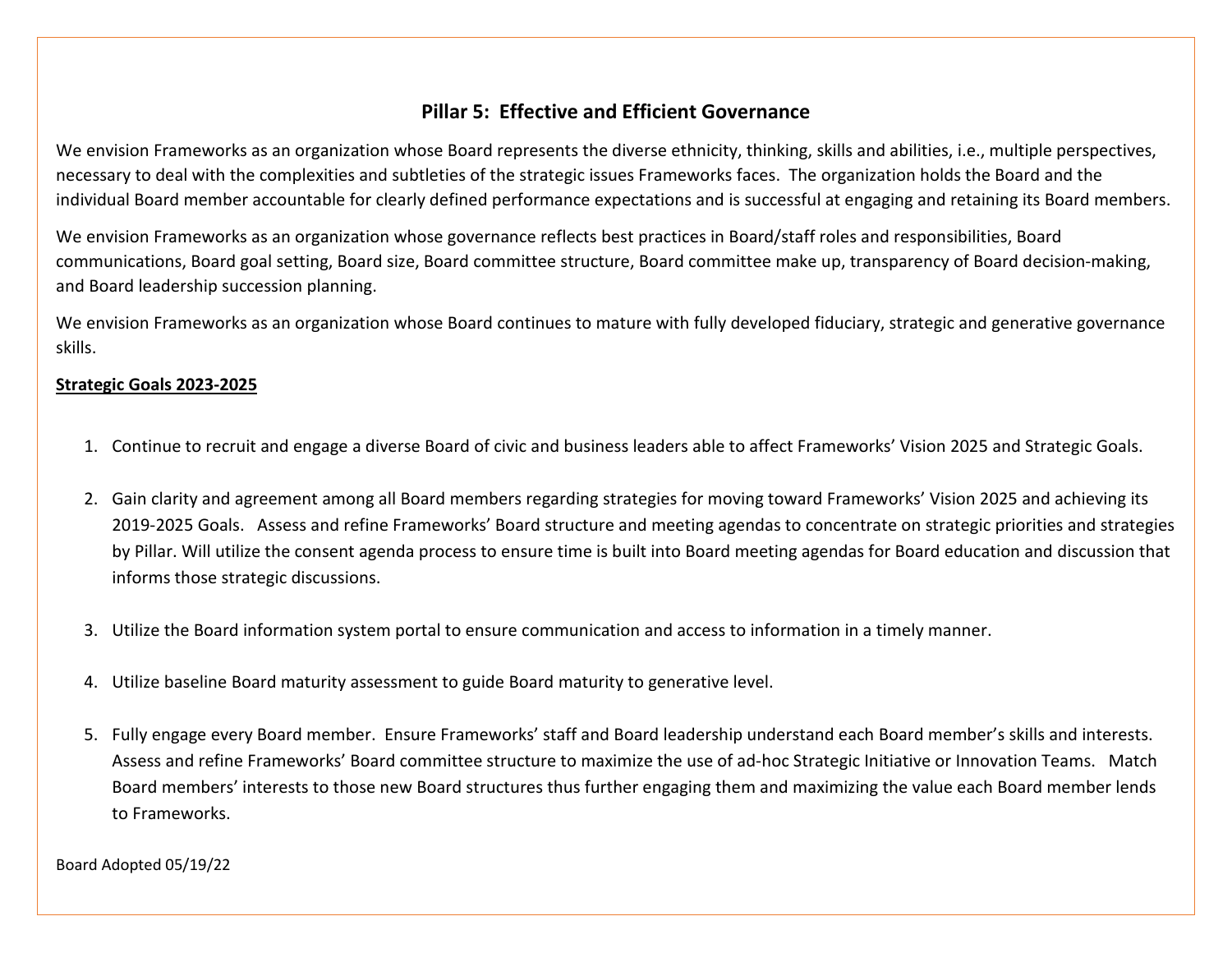- (1) Maintain Board membership aligned with annual goal
- (2) Maintain 80% Board meeting attendance
- (3) Increase Board portal traffic
- (4) Increase maturity score for each mode of Governance over 2021 baseline (matrix)
- (5) 100% of compliance by Board members with Board Expectations